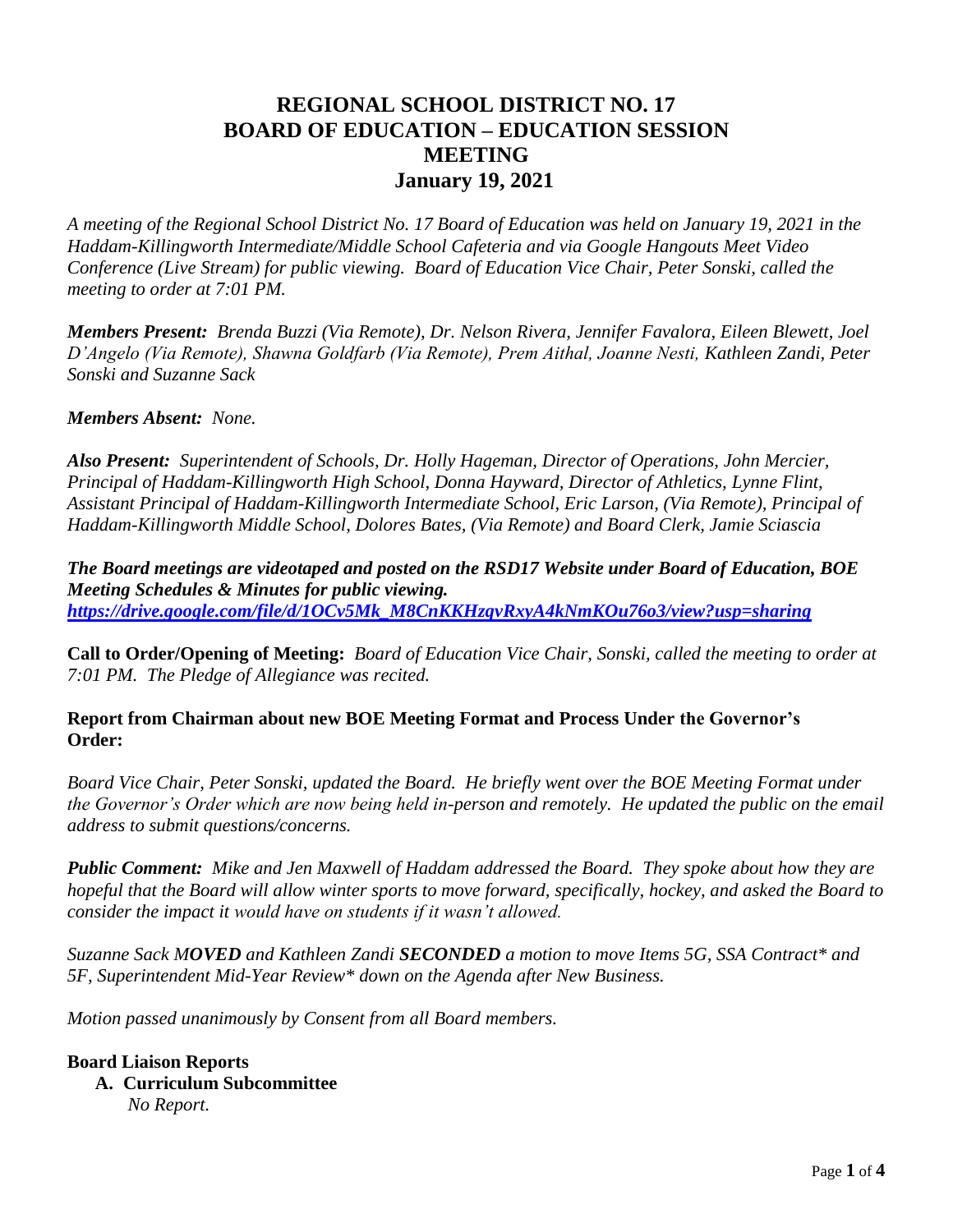## **Old Business:**

# **A. Superintendent Update on School Operations during COVID**

*Superintendent Dr. Hageman updated the Board. She briefly spoke on the K-8 school operations which will continue as full in-person and remote. The new hybrid module schedule for the High School level has been circulated to families. She briefly went over the Covid-19 vaccination availability; specifically, for people identified in group 1B.*

# **1.) Winter Sports**

*Lynne Flint updated the Board. She spoke about the low, moderate and high risk sports, the condensed season start dates which included no state tournaments, student roster numbers, and briefly touched on mask-wearing and covid-19 contact tracing.*

*The Board gave its full support with moving forward with the Winter Sports plan as presented by Athletic Director, Lynne Flint. Lynne will provide updates to the Board on a continuous basis.* 

*Donna Hayward, and Lynne Flint left the meeting at 7:41 p.m.* 

## **B. Update on Fieldhouse Project**

 *John Mercier updated the Board. He spoke about the Fieldhouse Project punch list items that have been completed and/or still need to be completed. Also, he briefly spoke about meeting all occupancy conditions. Vice Chair, Sonski, will provide the Board with a final summary once all punch list items have been addressed. The Fieldhouse Project will then be removed as a standing item on future agendas.*

## **C. Policy: 5000 Series Policies**

 *Joanne Nesti updated the Board. She reviewed with the Board any questions/comments they had regarding Board Policies: 5113, 5145.10, 5144.1, 5145, 5141.21, 5141.25, 5145.5, 5141.7, 5141.28. Superintendent Dr. Hageman will come back to the Board with the best option to communicate to the RSD 17 families when a policy has been revised and/or updated.* 

*Suzanne Sack MOVED and Prem Aithal SECONDED a motion to approve Policies 5113, 5145.10, 5144.1, 5141.21, 5141.25, 5145.5 and 5141.28 which includes removing names and replacing with roles where appropriate and correcting any typos that are necessary.*

*Motion passed unanimously 11-0-0 by the following Votes:*

| Kathleen Zandi        | YES<br>N() | Shawna Goldfarb YES   |     | NO. |  |
|-----------------------|------------|-----------------------|-----|-----|--|
| Peter Sonski          | YES.<br>NΟ | Jennifer Favalora YES |     | NO. |  |
| Dr. Nelson Rivera YES | N()        | Joel D'Angelo         | YES | NO. |  |
| Eileen Blewett        | YES.<br>NО | Brenda Buzzi          | YES | NΟ  |  |
| Joanne Nesti          | YES        | Prem Aithal           | YES |     |  |

| Shawna Goldfarb YES   | NO. |  |
|-----------------------|-----|--|
| Jennifer Favalora YES | NO  |  |
| YES                   | NО  |  |
| <b>YES</b>            | NО  |  |
| YES                   | NO. |  |
| YES                   | NΟ  |  |
|                       |     |  |

## **D. RSD 17 Board Handbook (second read)**

*Joanne Nesti updated the Board. She went briefly over minor edits to the RSD 17 Board Handbook.*

*Suzanne Sack MOVED and Brenda Buzzi SECONDED a motion to approve the RSD 17 Board Handbook as presented by the Policy Committee.* 

*Motion passed unanimously 11-0-0 by the following Votes:*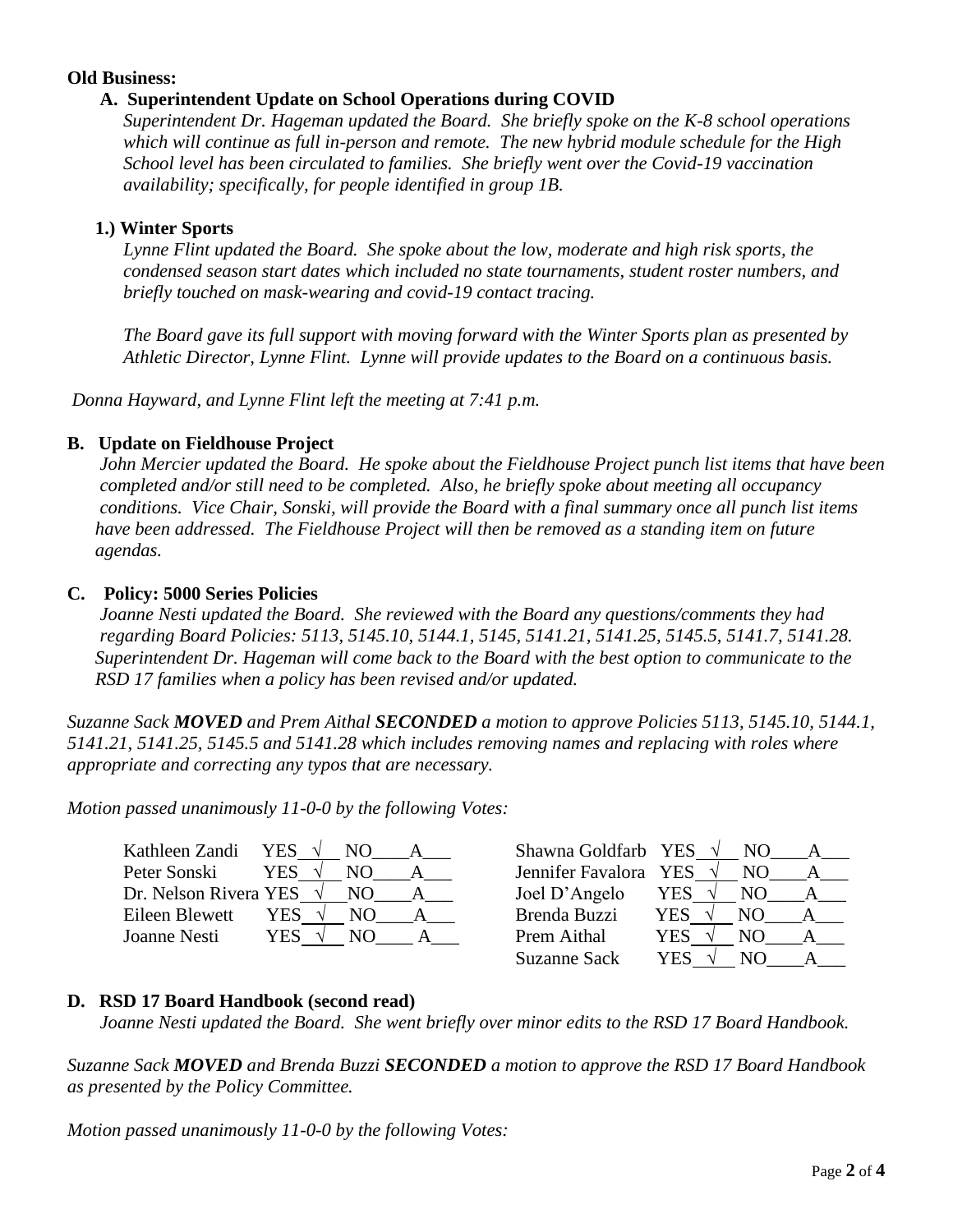| Kathleen Zandi        | YES.       |     | Shawna Goldfarb YES   |      |     |  |
|-----------------------|------------|-----|-----------------------|------|-----|--|
| Peter Sonski          | YES.       | NO. | Jennifer Favalora YES |      | NO. |  |
| Dr. Nelson Rivera YES |            |     | Joel D'Angelo         | YES. | NO. |  |
| Eileen Blewett        | YES.       | NO. | Brenda Buzzi          | YES  | NO. |  |
| Joanne Nesti          | <b>YES</b> | NO) | Prem Aithal           | YES  |     |  |

|            | NO.                                          |  |
|------------|----------------------------------------------|--|
|            | NО                                           |  |
| YES        | NО                                           |  |
| <b>YES</b> | NО                                           |  |
| YES        | NO.                                          |  |
| <b>YES</b> | NO.                                          |  |
|            | Shawna Goldfarb YES<br>Jennifer Favalora YES |  |

#### **E. Board ByLaws amended to add Attorney Language (First Read)**

 *Joanne Nesti updated the Board. She spoke about making an amendment to add Attorney language to some already approved Board By-Laws. This is the Board's First Read.* 

#### **Consent Agenda:**

- **A.** Approval of Minutes from the December 15, 2020 Board of Education Education Session Meeting
- **B.** Approval of Minutes from the January 5, 2020 Board of Education Meeting

*Joanne Nesti MOVED and Shawna Goldfarb SECONDED a motion to approve the Consent Agenda.* 

*Motion passed unanimously by Consent from all Board members.*

#### **New Business:**

## **A. Facilities: Long Range Capital Planning**

 *Board Vice Chair, Sonski, updated the Board. He spoke about the Facilities Committee completing an analysis of the Capital Plan and looking further at the physical plan of the District. He briefly touched on creation of an RFP.*

*The Board gave unanimous Consent to have the Facilities Committee create an RFP for the Board's review.*

*Principal Eric Larson and Principal Dolores Bates spoke about the Luminary Project that took place at HKIS/HKMS.*

*Joanne Nesti MOVED and Eileen Blewett SECONDED a motion to go into Executive Session regarding Personnel Matters.*

*Motion was approved by unanimous Consent of the Board.*

*Joel D'Angelo, Shawna Goldfarb, Eric Larson, Dolores Bates, John Mercier and Jamie Sciascia left the meeting at 8:58 p.m.*

## **Executive Session began at 8:58 p.m.**

**Old Business: G. SSA Contract F. Superintendent Mid-Year Review**  *The Board discussed two personnel matters.*

## **Executive Session ended at 9:22 p.m.**

*Board Vice Chair, Peter Sonski, called for the meeting to adjourn at 9:22 PM.*